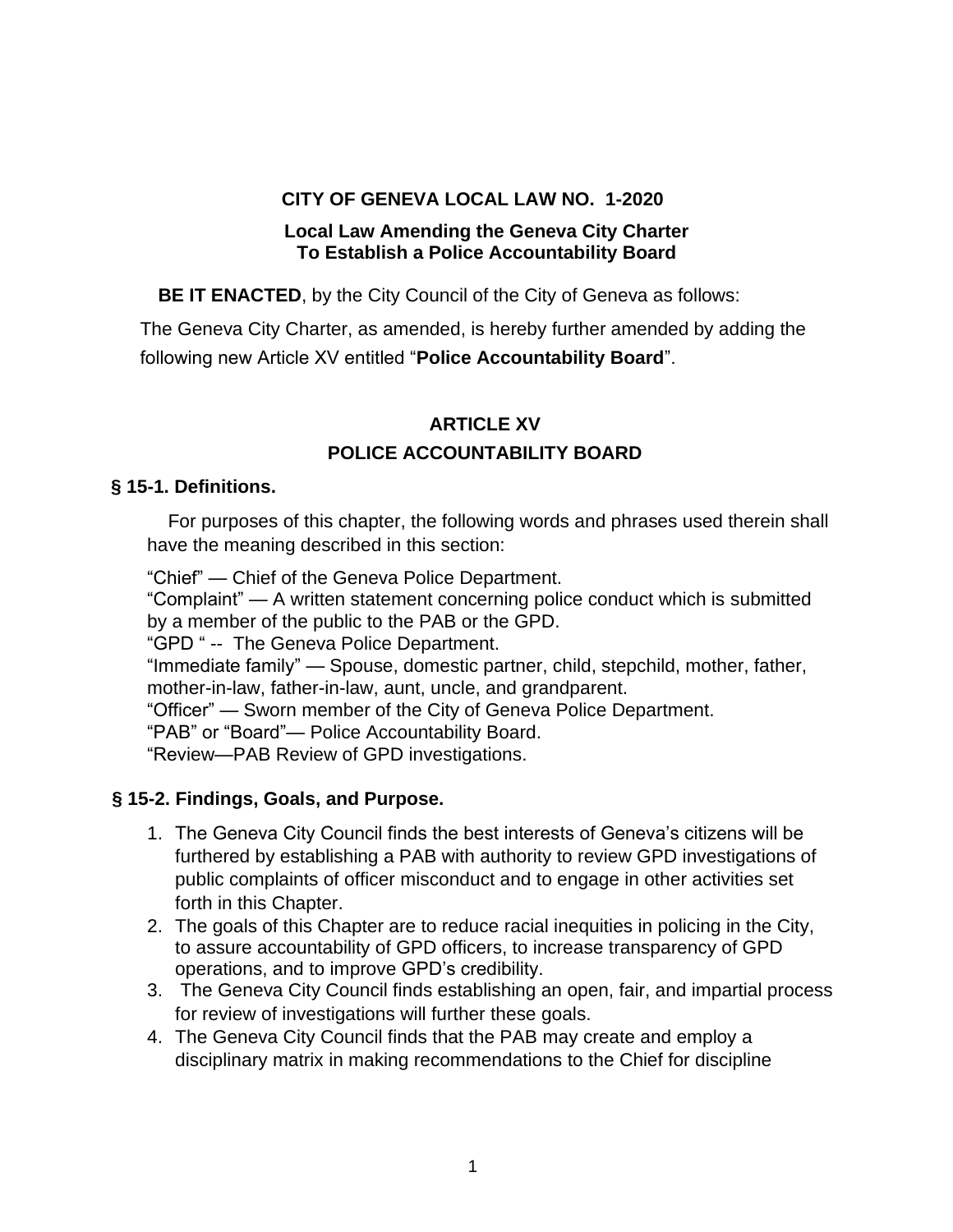subject to the applicable collective bargaining agreements and New York State Law.

- 5. The Geneva City Council finds that the PAB should have authority to assess GPD patterns, practices, policies, and procedures and make recommendations to improve its operations.
- 6. The establishment of a PAB in this Chapter notwithstanding, the sole authority to discipline Officers shall remain vested in the Chief or his or her delegates, under the supervision of the City Manager pursuant to City Charter section 9.2 or amendments thereto, the New York State Constitution, the New York State Civil Service Law, Section 891 of the Unconsolidated Laws of the State of New York and Collective Bargaining Agreements between the City and the officers.

## **§ 15-3. PAB Composition, Appointment, Removal and Vacancy.**

The PAB shall consist of nine (9) members appointed by City Council. Members of the Board shall serve terms of three (3) years except for the initial Board, which shall serve staggered terms, as set forth in subdivision 3 below.

### 1. **Qualifications**

- A. Members of the Board shall be residents of the City of Geneva for a minimum of twelve (12) months at the time of appointment to the Board.
- B. Membership of the Board shall aspire to reflect the City's diverse community, including, but not limited to: age, race, creed, color, national origin, gender, gender identity or expression, sexual orientation, disability, marital status and source of income.
- C. The Board shall endeavor to have no more than one (1) member at a time who is a former law enforcement employee with an agency other than the GPD or an immediate family member of a person formerly employed in non-GPD law enforcement.
- D. Board members shall not be current (or within the immediately preceding three (3) year period) City elected officials or immediate family of any incumbent elected official representing/serving any district or municipality in the State of New York. No practicing attorney or their immediate family who represents or has represented a plaintiff or defendant in a police misconduct lawsuit initiated against the GPD within the past ten (10) years shall be a member of the Board. Board members may not represent a complainant or a GPD Officer at Board hearings.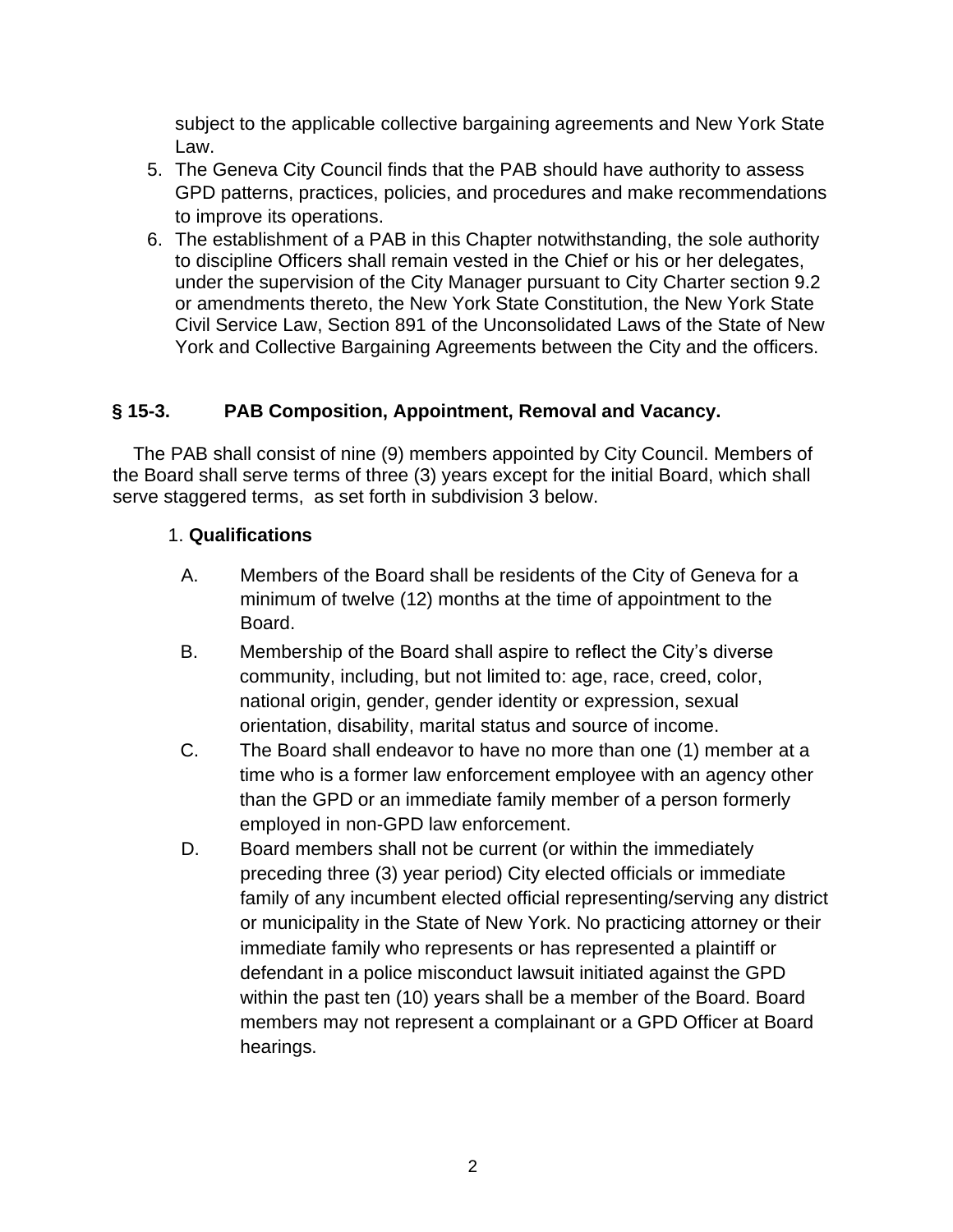- E. The City Council shall aspire to to appoint at least two (2) licensed mental health professionals, and at least one (1) duly licensed attorney in good standing, and one member of the clergy.
- F. Upon a PAB member moving out of the City, the City Clerk shall notify him/her that his/her status as a Board member is terminated.
- G. The provisions of Article 2, Section 5 and Article 3, Section 30 of the Public Officers Law of the State of New York, regarding vacancies, shall apply to all members of the Board.

# 2. **Appointment Process**

A. Appointments to the initial Board by the City Council shall be made within ninety (90) days from the effective date of this Local Law as follows:

- 1) One (1) member nominated by the Mayor.
- 2) Three (3) members; one (1) appointee from each of the three Supervisory Districts: District 1 (Wards 1 & 2); District 2 (Wards 3 & 4); District 3 (Wards 5 & 6).
- 3) Five (5) members from the community at large. Individuals and community groups, including the Geneva Community Compact, may submit proposed members for appointment.

B. The City Council retains full authority to appoint members of the Board. The City Council must consider, but is not required to appoint individuals nominated by the Mayor or by individuals or community groups.

C. No individual shall be appointed to the Board without having submitted an application for appointment and having been interviewed by the City **Council** 

## 3. **Terms**

- A. The first term of the initial Board commences when all nine (9) Board members are appointed and ends on December 31st of the following year.
- B. Except for the initial Board, members shall serve staggered three (3) year terms and may be reappointed for another three (3) year term, for a total of six (6) years, after which, the member shall not be reappointed for at least six (6) years.
- C. Except for the initial Board, each term shall commence on January 1st and end on December 31st. The members shall be appointed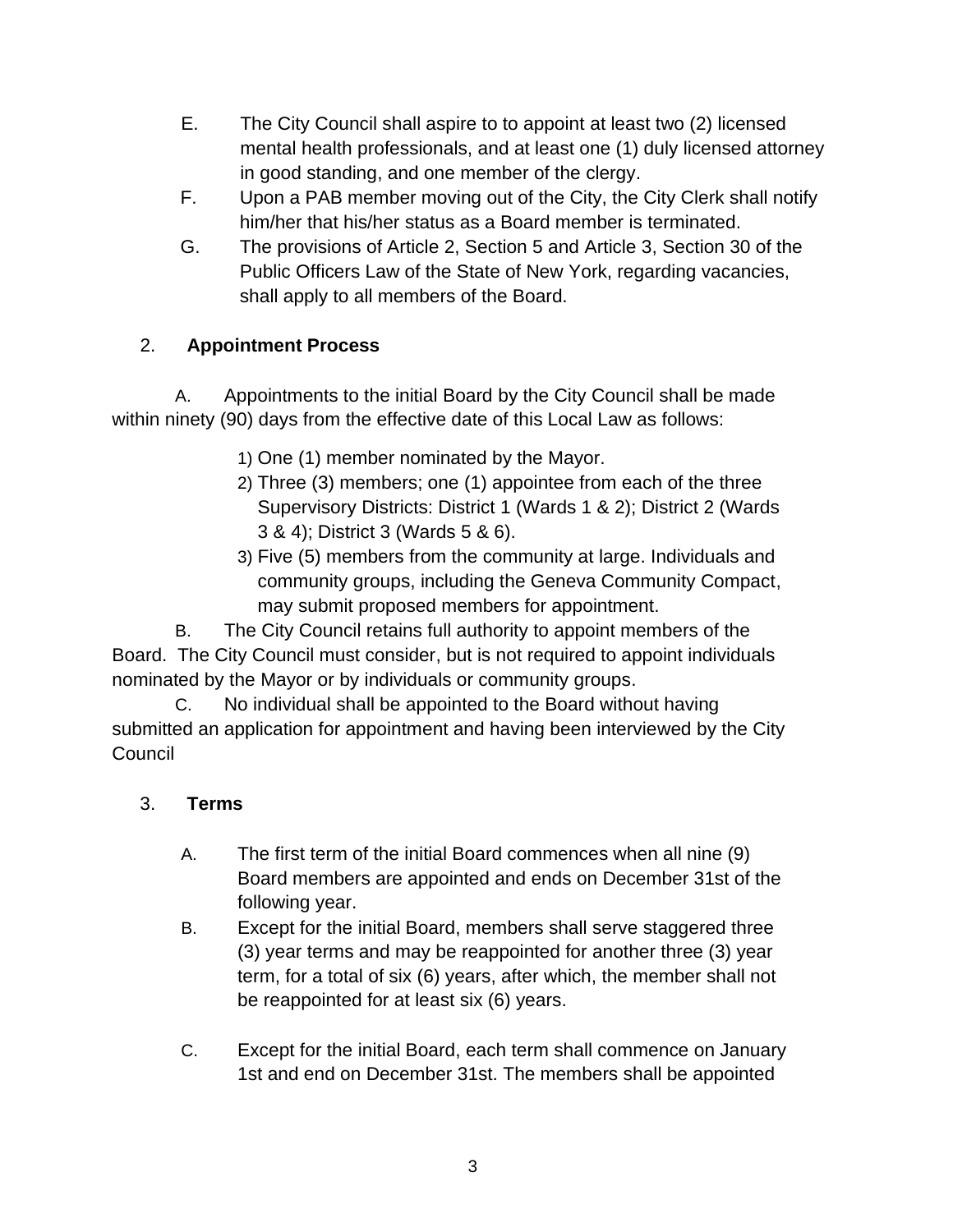by the City Council for terms of three (3) years, except the first nine (9) members shall be appointed for staggered terms.. Of the first nine (9) members appointed: a) three (3) members shall be appointed for terms of one (1) year, of whom one (1) shall have been appointed by the City Council pursuant to **§** 15-3 subd. 2. A 2), and two (2) shall have been appointed from the community at large ; b) three (3) members shall be appointed for terms of two (2) years, of whom one (1) been appointed by the City Council pursuant to **§** 15-3 subd 2. A 2), and two (2) shall have been appointed from the community at large; c) three (3) members shall be appointed for terms of three (3) years, of whom one (1) shall have been nominated by the Mayor, one (1) shall have been appointed from the community at large, and one (1) shall have been appointed by the City Council pursuant to **§** 15-3 subd. 2. A 2).

#### 4. **Vacancies and Removal**

- A. After the initial nine (9) member Board has been established, the Board shall notify the Mayor, the City Council, the City Manager, and the Community Compact Committee if a board position is vacant. The vacant position shall be filled in the same manner by which it was initially filled, within sixty (60) days of the vacancy. The Board member appointed shall complete the unexpired term of a former member whose term has become vacant prior to the expiration thereof.
- B. A Board member seeking public office shall resign their seat at the time they announce their candidacy or file their candidacy petitions, whichever happens first.
- C. Inadequate attendance at meetings shall be defined as failure to attend three (3) consecutive board meetings or four (4) meetings in total during a a one year period, with out good cause as good cause is applied for City Council meetings and absences.
- D. The City Council may remove a PAB Board member by a majority vote for failure to adhere to PAB policies and/or inadequate attendance at PAB meetings.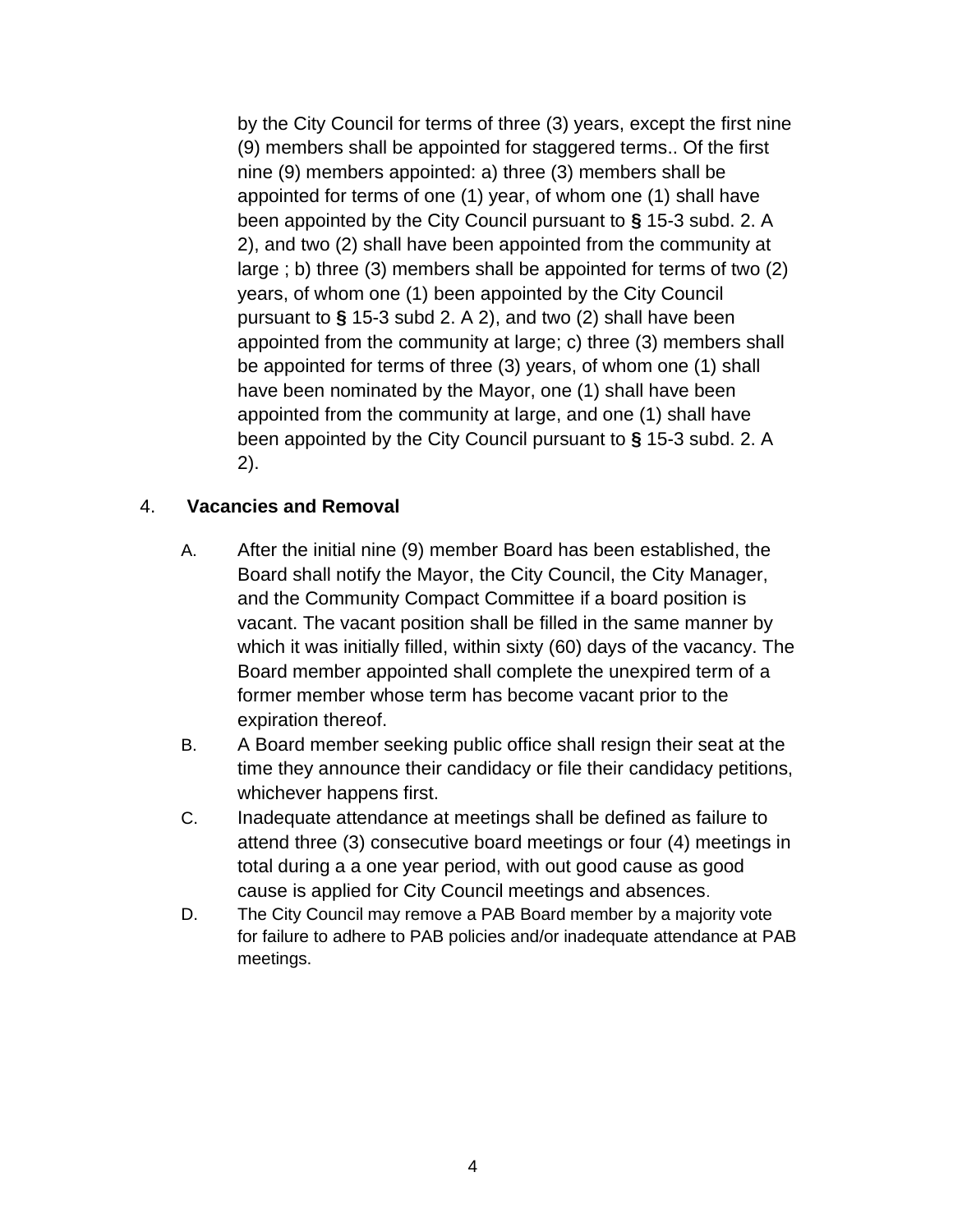## **§ 15-4. PAB Member Responsibilities**

PAB members shall:

- 1. Conduct themselves at all times in a manner that will maintain public confidence in the fairness, impartiality, and integrity of the PAB.
- 2. Obey all laws and ordinances of the City.
- 3. Obey all laws protecting individual rights to privacy and confidentiality of records.
- 4. Recuse themselves from participating in the review of any complaint in which they have a personal, professional, or financial conflict of interest.
- 5. Avoid ex-parte discussion of any matter that comes before the PAB.

### **§ 15- 5 Conflicts of Interest**

- 1. No Board Member shall have any interest, financial or otherwise, direct or indirect, or engage in any business or transaction or professional activity or incur any obligation of any nature, which is in substantial conflict with the proper discharge of their duties in the public interest. Any conflict of interest prohibited by Article 18 of the General Municipal Law or by the City of Geneva Code of Ethics shall disqualify a member. Board members may not represent a complainant or a GPD Officer before the Board.
- 2. If a Board member has any personal, business or other financial relationship with a party to or a witness in a matter before the Board, the member shall disclose the situation to the Chairperson and shall recuse themselves from deliberations or action in connection with that case.

#### **§ 15-6. PAB Training, Procedures, Recommendations and Reports, and Outreach.**

1. **Training.** The PAB shall seek and participate in a broad and independent range of training necessary to pursue the duties and responsibilities of the PAB as approved and funded by the City.

Training resources will be recommended by the City Manager in consultation with the PAB. Such Training resources may include individuals and organizations such as law enforcement entities, attorneys, and any national, state, or local resources with expertise and experience in civilian complaints, investigation, police policies, auditing/monitoring, and other appropriate skills and knowledge. The PAB training and orientation may include but not be limited to, the following subjects: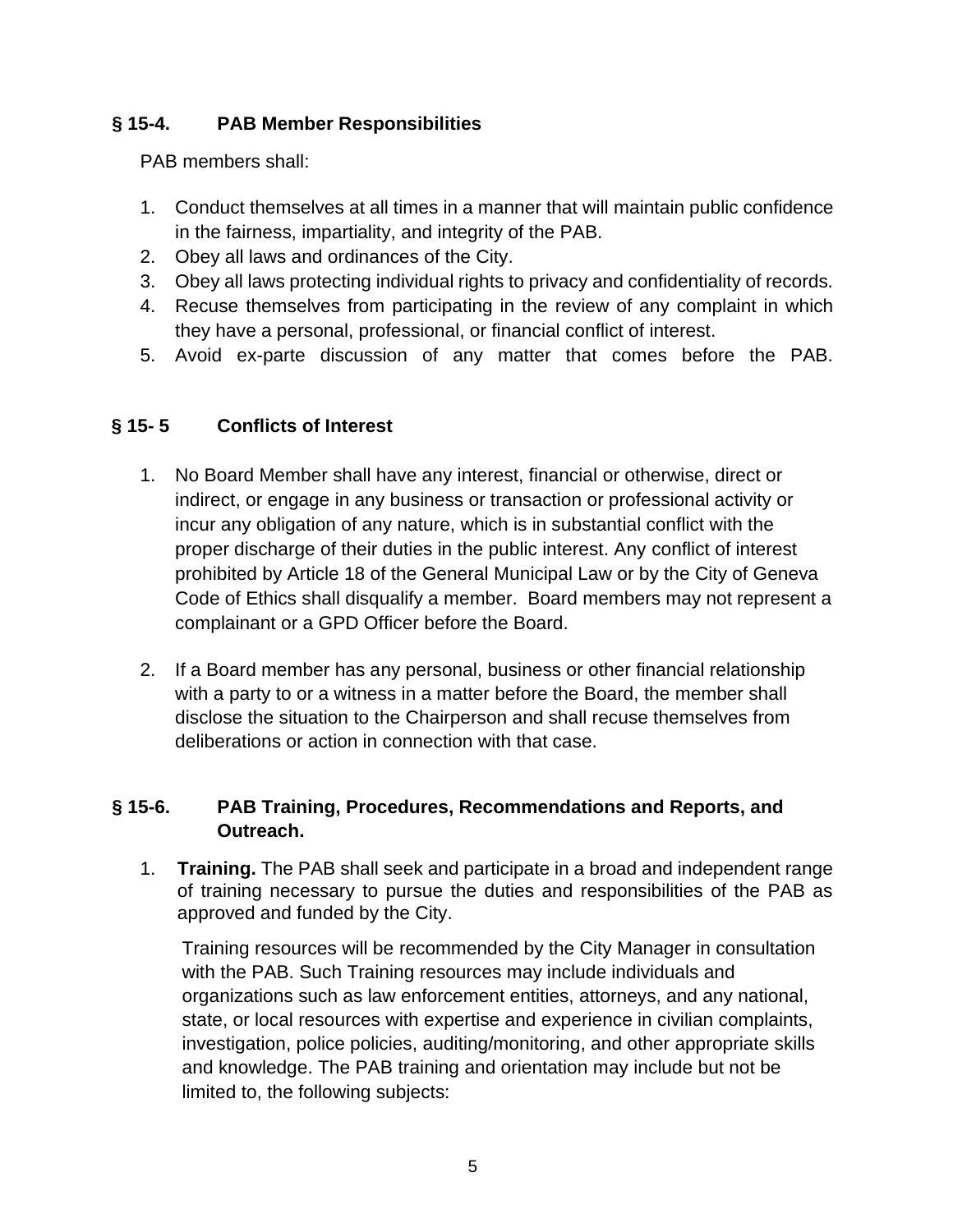- A. Federal, state, and local law and regulations relevant to law enforcement operations, investigation of police misconduct, and discipline of law enforcement officers.
- B. Racial Profiling;
- C. Implicit bias;
- D. Anti-racism;
- E. Gender identity and sexuality;
- F. Disability rights, including but not limited to physical disabilities, intellectual and developmental disabilities, psychiatric disabilities and traumatic brain injuries;
- G. Classism, poverty and homelessness;
- H. Trauma-informed policing and crisis intervention, including GPD Officer well-being;
- I. Patterns, practices, policies, and procedures of the GPD;
- J. Discipline and remediation, education-based discipline, early warning systems, processes of arbitration/grievances;
- K. GPD "ride-alongs"; and
- L. Access to GPD training procedures and manuals.
- 2. All PAB members are required to attend the Citizen's Police Academy and other training identified by the City Manager within the first six months of their appointment and prior to assumption of their duties.

## 3. **PAB Procedures**.

- A. The PAB shall have the authority to decide its rules of operation and its manner of transacting business, subject to City Council Review and approval, federal, state, and local laws, and to the rules set forth in B, C, D, E and F below.
- B. The PAB shall hold regular monthly business meetings.
- C. Five members of the PAB shall constitute a quorum. A quorum must be present to conduct business. Five votes shall be required for any action by the PAB.
- D. The PAB shall hold its initial meeting within sixty (60) days after the initial appointments are made. At its initial meeting, the PAB shall select a chairperson and a vice-chairperson and fix the time and place for its regularly scheduled meetings.
- E. The PAB shall hold an annual meeting in January of each year to select a chairperson and a vice-chairperson, and conduct such other business as may be required.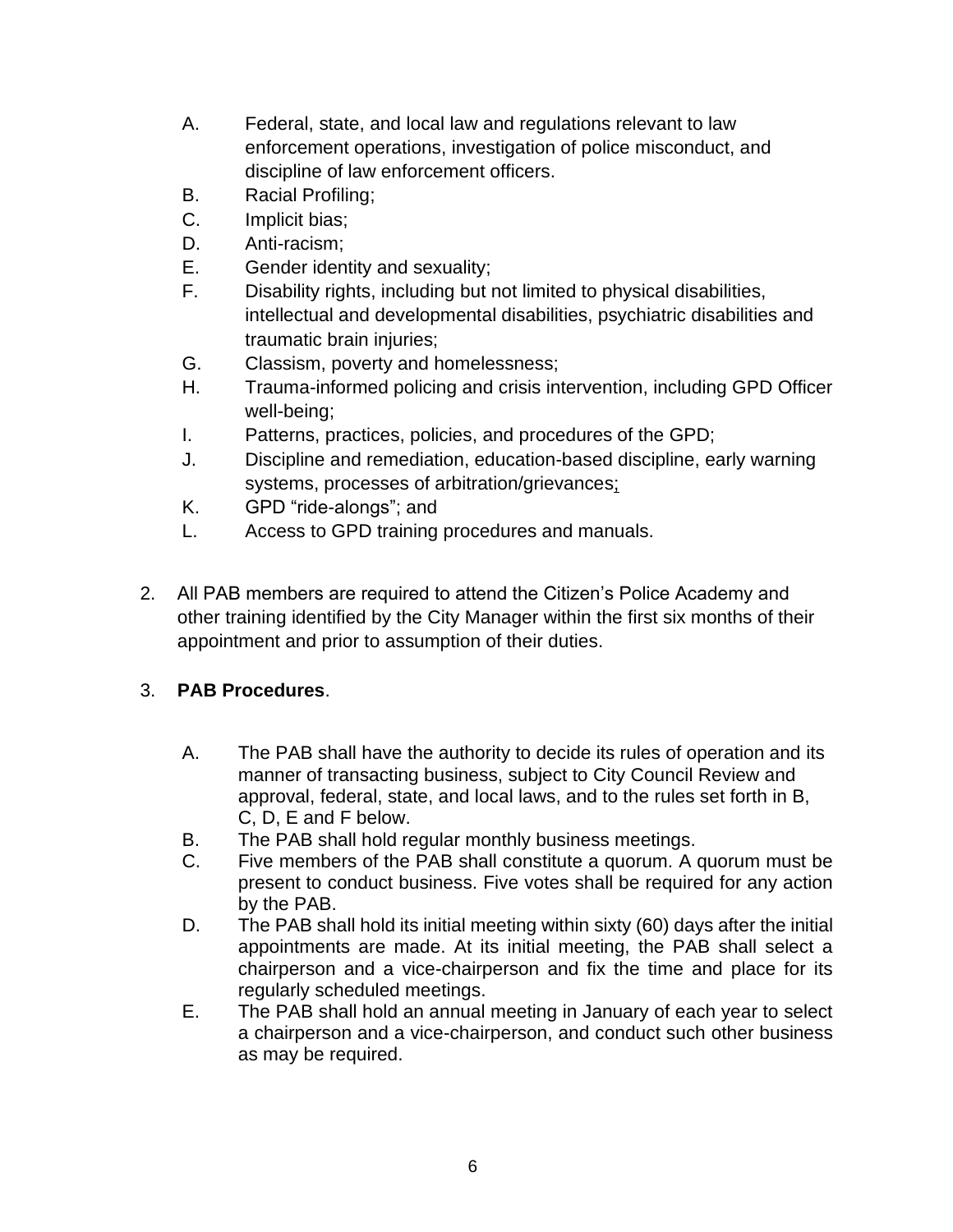F. The PAB may conduct both public and closed meetings as allowed or required by the New York State Public Officers Law, Article 7, known as the "Open Meetings Law."

# 4. **PAB Recommendations and Reports.**

- A. The PAB shall file annual reports with the City Council, the City Manager and the Police Chief which contain statistics and summaries of citizen complaints, including a comparison of the PAB's findings with the final determination of the GPD.
- B. The PAB may make recommendations to the City Council and the Police Department regarding law enforcement, crime, crime prevention, and improved relations between the GPD with the community.
- C. The PAB's first annual report shall be filed within twelve (12) months of its initial meeting, and subsequent annual reports shall be filed every twelve (12) months thereafter.

# **§ 15-7. Initiation of Complaints.**

- 1. Every effort shall be made to simplify the procedure for submitting complaints.
- 2. Complaints may be submitted anonymously.
- 3. Complaints will be received, processed, investigated, and assigned a tracking number, notwithstanding procedural errors.
- 4. Complaints may be submitted directly to the PAB, or referred to the PAB by the Mayor, the Council, any Councilmember, or the Chief.
- 5. Complaints may be submitted by telephone to a number to be publicized, in person by delivery to a member of the PAB, or other persons designated by the PAB, by mail addressed to the PAB,, 47 Castle Street, Geneva, New York 14456, or by email or web form.
- 6. All complaints shall be reduced to writing. If the complainant does not wish to or is unable to do so, the PAB, or the person receiving or referring the complaint shall prepare a summary of the complaint on the complainant's behalf. In such event, the person preparing the summary of the complaint shall allow the complainant to read it or have it read it to him or her and shall provide the complainant with a copy.
- 7. **Formal PAB review procedures concerning a complaint of misconduct will commence when a PAB member confirms receipt of the complaint or the complaint having been signed by the complainant.**
- 8. Complaints shall be dated stamped on receipt by the PAB, and an acknowledgement shall be provided to the complainant.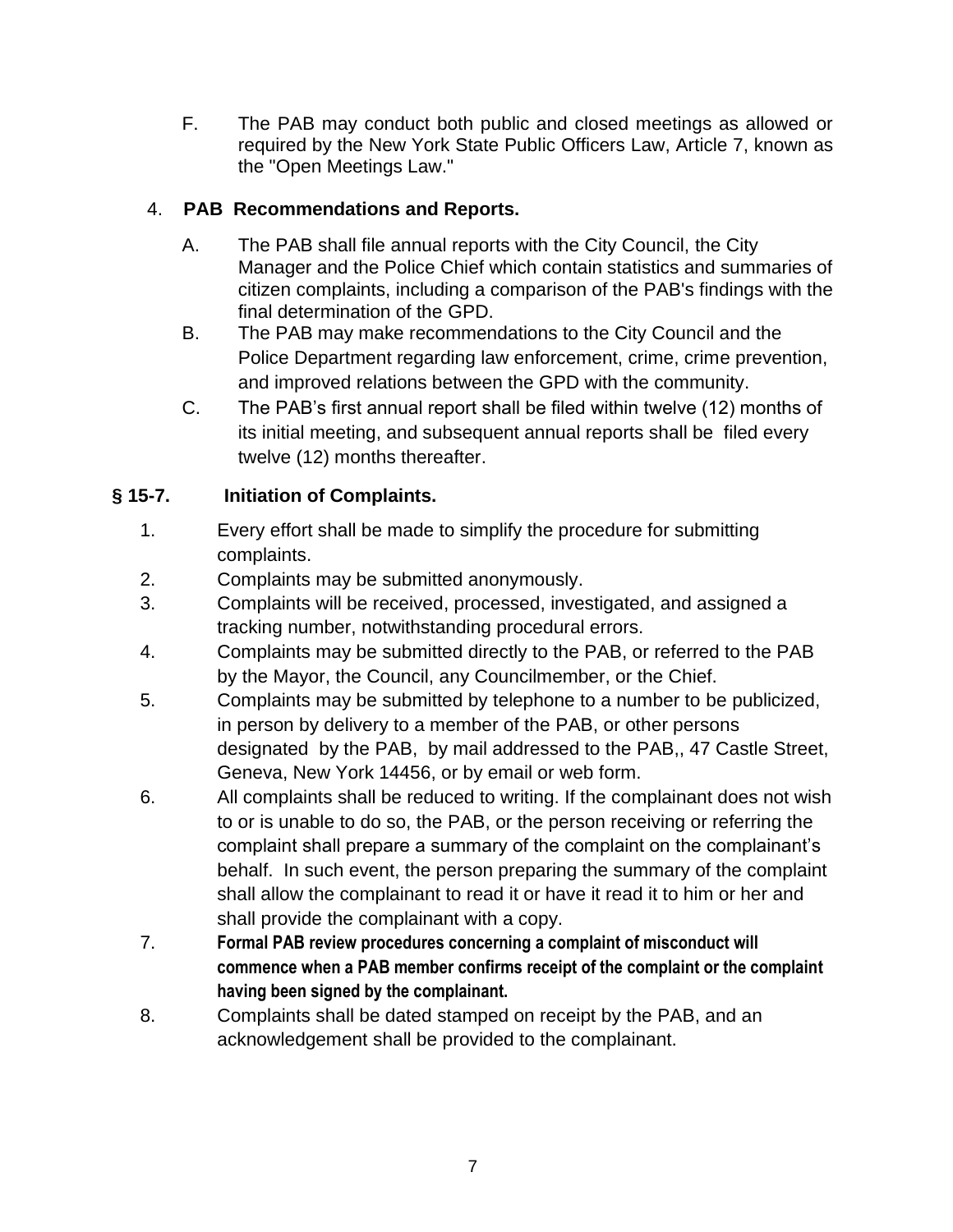- 9. The provisions of the New York State Civil Service Law, GPD General Orders, and applicable Collective Bargaining Agreements concerning the timeliness of investigations and discipline shall apply. Complaints of misconduct filed more than eighteen months after the occurrence of the misconduct described in the Complaint shall be logged in and forwarded to the Chief nonetheless for proper review and possible investigation by the GPD with a notation concerning the possible untimeliness the complaint. The GPD shall make an independent determination of the timeliness of the Complaint and report its finding to the PAB within fifteen (15) days of receipt of the Complaint. Such determination shall not be subject to PAB review
- 10. The PAB shall comply with all local, state, and federal confidentiality, privacy and informed consent laws concerning complaints.
- 11. The PAB shall inform complainants of their legal assistance options and the procedure for filing a Notice of Claim against the City pursuant to Article VII of the City Charter.

## **§ 15-8. GPD Procedure for investigating Complaints.**

- 1. Within five (5) days after the PAB receives a complaint, it shall provide a copy, with all documentation, to the Chief who shall immediately commence an investigation. The GPD investigation shall be completed within forty-five (45) days of receipt by it. For good cause shown, and on notice to the PAB, the City Manager may grant extensions of the time to complete the GPD investigation. The PAB shall conduct no investigation pending completion of the GPD investigation.
- 2. If the Chief finds that the GPD Officer(s) may have engaged in criminal conduct, he or she shall refer the matter to the Ontario County District Attorney's Office or the New York State Attorney General's Office and request that their office(s) initiate an investigation.
- 3. The Chief shall share with the PAB all evidence considered by the GPD with the findings and determinations of the GPD internal investigation, unless prohibited by law.
- 4. The Chief may suspend an Officer pursuant to the New York State Civil Service Law and applicable Collective Bargaining Agreements, pending completion of the procedures set forth in this Chapter.
- 5. Within five (5) days of completion of the GPD investigation, the Chief shall provide a copy to the PAB of the results of the GPD investigation, including all documentation relied on. Notwithstanding any of the above, the Chief's actions shall comply with the New York State Civil Service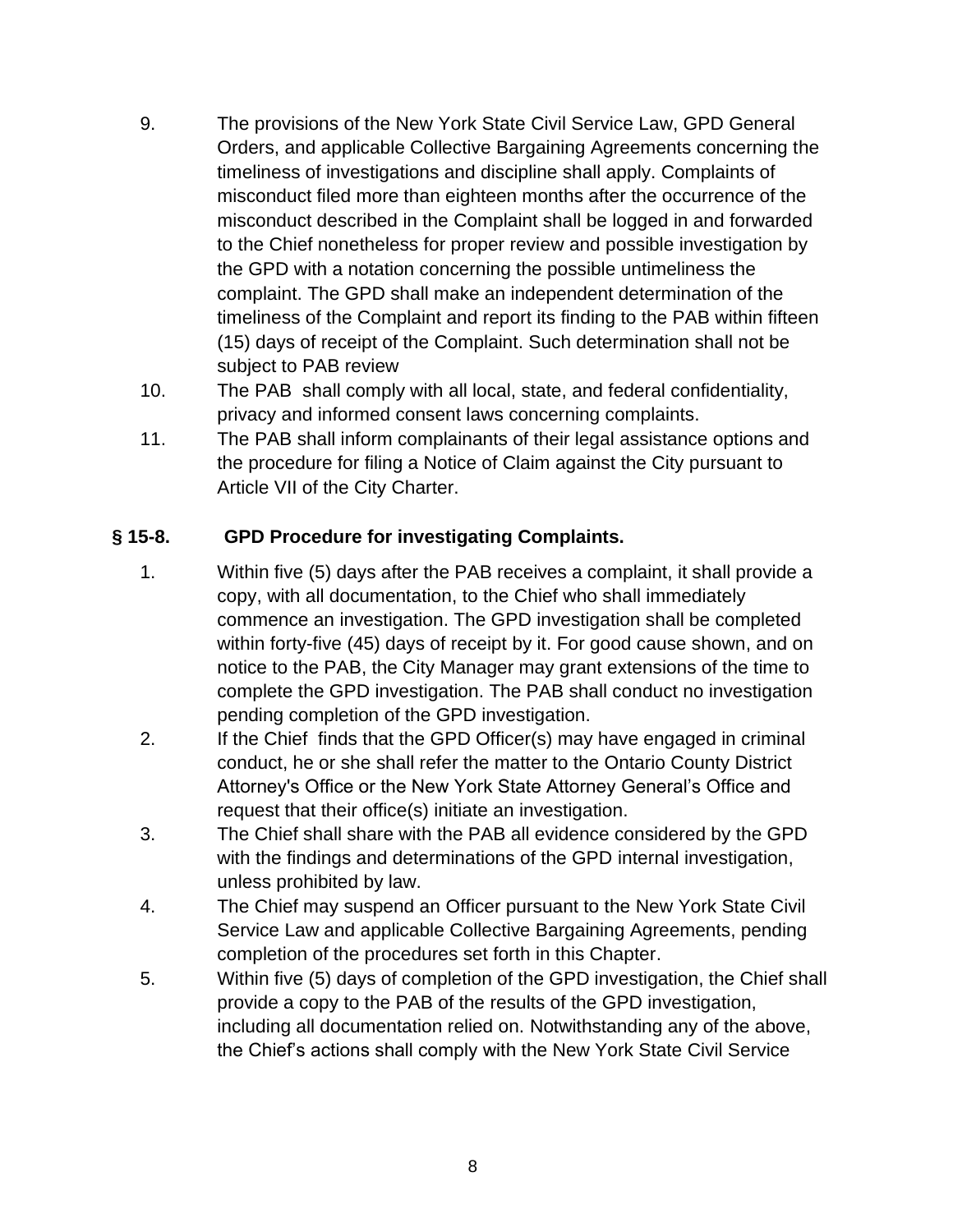Law, and applicable Collective Bargaining Agreements between the City and the officers.

## **§ 15-9 PAB Procedure for Review of GPD Determinations of Complaints.**

- 1. After the PAB receives the Chief's determination referred to in section 15- 8 subd "5", the PAB may, by majority vote, decide to conduct its own supplementary investigation**.** The PAB shall provide the Chief prompt notice of the outcome of this vote, including, whether the PAB will conduct its own supplementary investigation
- 2. The PAB is empowered to interview complainants, witnesses, and GPD Officers (subject to *Garrity v. New Jersey,* 385 U.S. 493), and gather other relevant evidence.
- 3. In conducting its investigation, the PAB shall avoid, as much as practical, repeating or duplicating the GPD investigation.
- 4. In furtherance of its investigation, the PAB, may, by majority vote, issue subpoenas signed by the chairperson directing witnesses to appear for interviews and evidence to be produced regarding the Complaint. PAB subpoenas are enforceable pursuant to relevant provisions of Article 23 of the New York Civil Practice Law and Rules.
- 5. Interviews of witnesses and GPD Officers shall be recorded.
- 6. All due process rights, including the right of any witness to have legal counsel present, shall be respected.
- 7. In deciding whether to subpoena witnesses and documents, the PAB shall consider avoiding unnecessary duplication and cost.
- 8. After its investigation is complete, the PAB shall make a determination regarding the Complaint to the Chief.
- 9. The Chief shall await completion of the PAB investigation, determination and recommendation for discipline, if any, before imposing discipline on an officer, unless the law GPD General Orders, or exceptional circumstances requires discipline to be imposed earlier. The Chief may consider but is not bound by the PAB recommendation. Notwithstanding any of the above, the Chief's actions shall comply with the New York State Civil Service Law, and applicable Collective Bargaining Agreements between the City and the officers.

# **§ 15-10. PAB Determinations:**

1. After completing its review of the Chief's determination and its own review and investigation, if any, the PAB shall make a determination as follows: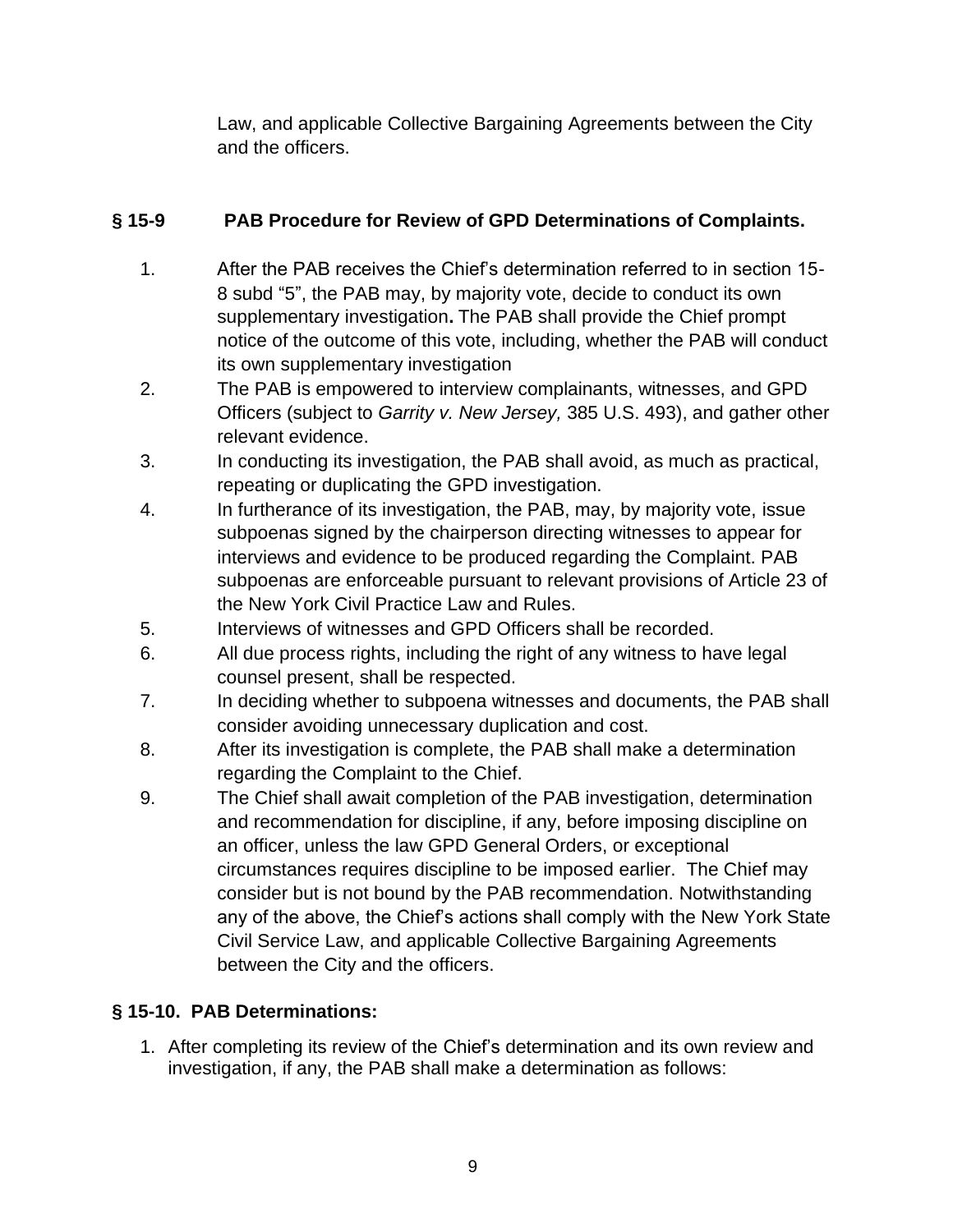- A. **EXONERATED:** The act alleged occurred and was legal, proper and justified.
- B. **UNFOUNDED:** The act alleged did not occur.
- C. **NOT SUSTAINED:** Insufficient evidence exists to prove or disprove the allegation.
- D. **SUSTAINED:** The act complained of did occur and constituted a violation of policy, procedure, rules, regulations, or statute.
- E. **MISCONDUCT NOTED:** Act(s) of misconduct that were discovered during the investigation that were not alleged in the complaint.
- F. **TRAINING ISSUE:** Act occurred due to lack of or insufficient training.
- G. **WITHDRAWN BY COMPLAINANT:** The Complainant expresses a desire to terminate the investigation and no longer pursue the complaint. Whenever possible, a written signed statement withdrawing the complaint will be obtained from the Complainant.
- H. **NO FINDINGS/CLOSED (OFFICE):** An allegation is closed because the complainant failed to cooperate with the investigation or other circumstances exist that prevent the investigation from being properly completed.
- I. **POLICY ISSUE/POLICY FAILURE:** Act occurred due to lack of, poorly designed, or outdated police policy. This finding will be used when the employee followed existing departmental policy or procedure but, upon review, that policy or procedure appears flawed or needs revision.
- 2. The PAB determination shall be completed within thirty (30) days of receipt of the Chief's determination. Extension of the time to complete the PAB determination may be granted by the City Manager on notice to the Chief and for good cause shown.
- 3. Decisions of the PAB shall be made by a majority vote of the entire Board.
- 4. Deliberations of the PAB shall be confidential and confined to the PAB members and their legal advisor(s).
- 5. The PAB shall issue a Notice of Decision as described in Section § 15-11.

# **§ 15-11. Procedures After PAB Determination Is Made.**

- 1. Complaint determinations made by the PAB will be documented in a Notice of Decision setting forth the findings of fact and reasoning of the PAB. If a PAB member dissents from the majority's decision, the dissenter(s) may provide a written statement of his/her/their findings of fact and reasoning.
- 2. PAB Notices of Decision shall be provided to all parties with any confidential information redacted pursuant to all local, state, and federal law.
- 3. If the PAB finds that the GPD Officer(s) may have engaged in criminal conduct, it shall refer the matter to the Ontario County District Attorney's Office or the New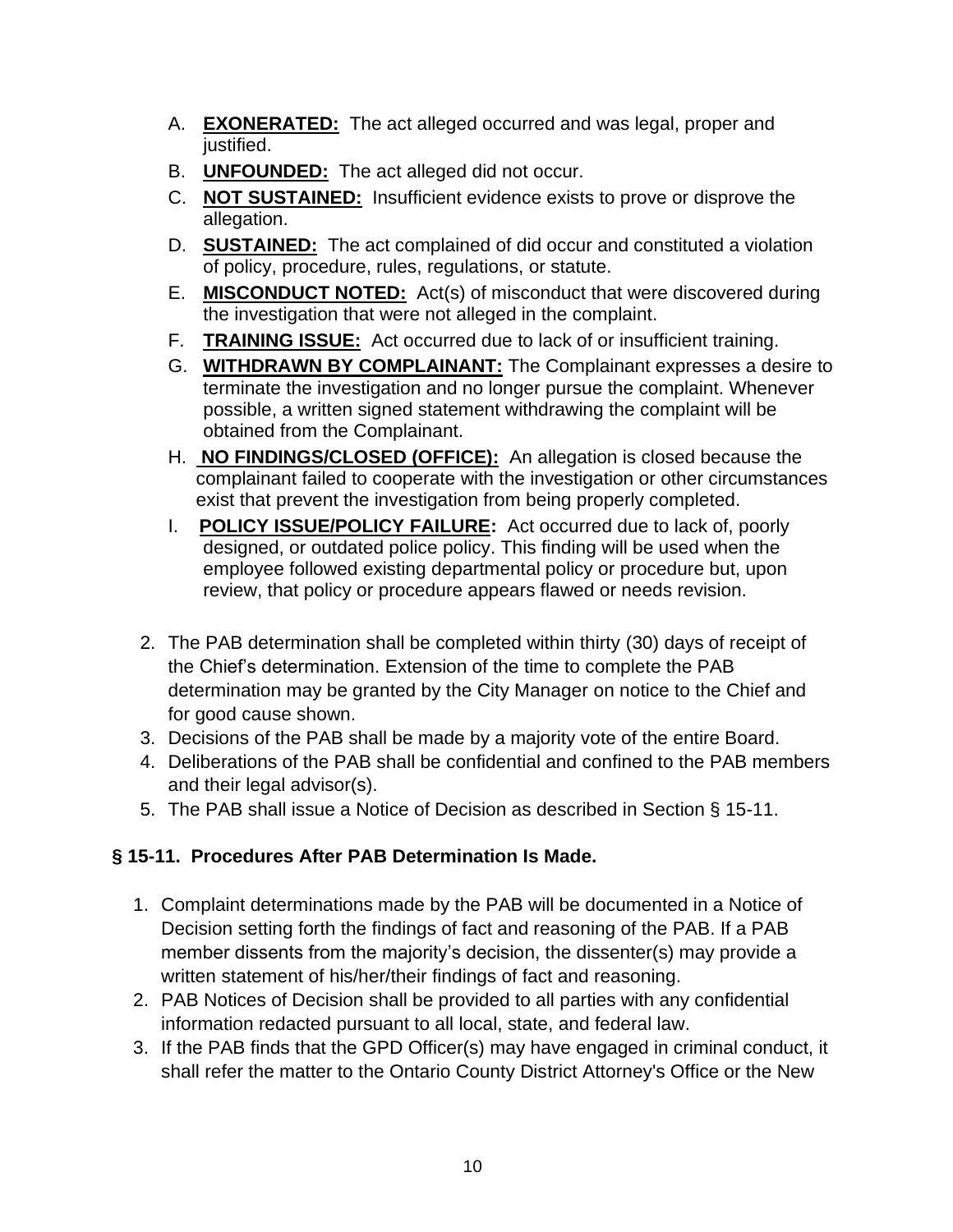York State Attorney General's Office and request that their office(s) initiate an investigation.

- 4. The PAB shall notify the complainant and the Chief, in writing within five (5) business days, of the PAB's findings and recommendations. It shall be the responsibility of the Chief to notify the GPD Officer(s) who were the subject(s) of the PAB's findings and decision.
- 5. PAB determinations may include disciplinary recommendations to the Chief, including but not limited to counseling, reprimand, retraining, suspension, demotion, or dismissal.
- 6. There shall be no appeal from the PAB determination.
- 7. Within ten (10) days of the receipt of a PAB Notice of Decision, the Chief shall make his or her final determination, including regarding disciplinary action, if any.
- 8. The Chief shall provide the PAB with a written explanation of his or her decision to discipline or not discipline any Officer(s) and a description of the discipline imposed, if any, and shall explain why, if said disciplinary action differs from that recommended by the PAB, his or her decision differs from the PAB recommended discipline. Notwithstanding any of the above, the Chief's actions shall comply with the New York State Civil Service Law, Section 891 of the Unconsolidated Laws of the State of New York. and Collective Bargaining Agreements between the City and the Officers.
- 9. Upon provision of the written explanation referred to in subdivision 7 above, the Chief may initiate disciplinary proceedings, if any, pursuant to the City Charter, the New York State Civil Service Law, and applicable Collective Bargaining Agreements.
- 10.In matters of Police Discipline, the Chief maintains full authority to decide discipline subject to the City Charter, the New York State Civil Service Law, and Collective Bargaining Agreements between the City and the officers. The authority of the PAB is at all times limited to an advisory role.

## **§ 15-12. Suspension of proceedings.**

.

All proceedings on the Complaint by the GPD and the PAB shall be suspended upon notice of an investigation of the circumstances of the Complaint by the Ontario County District Attorney's Office or the New York State Attorney General's Office until completion of such investigation at which point GPD and/or PAB can restart proceedings if appropriate as provided for in this Article XV.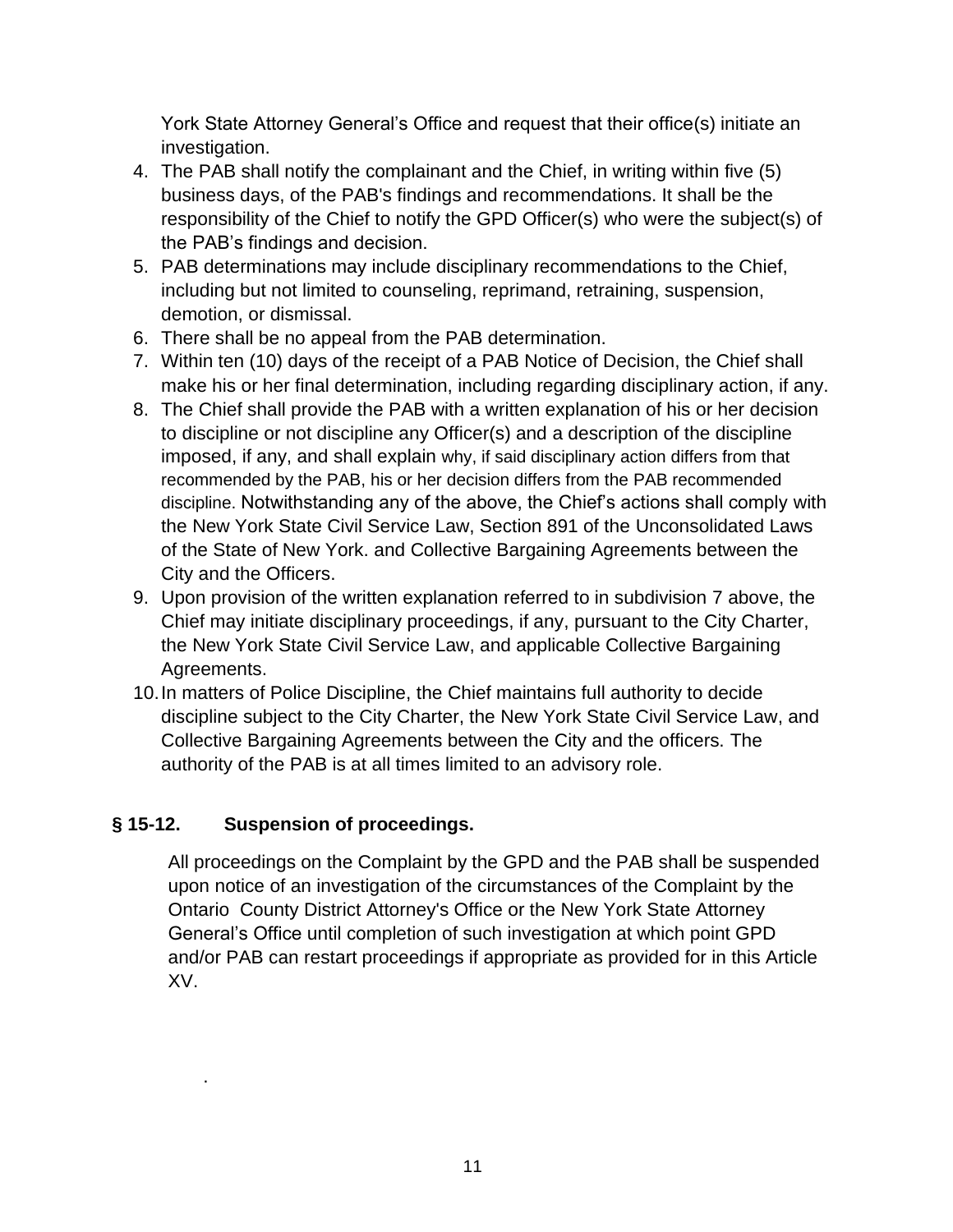# **§ 15-13. Review of GPD Policies and Procedures**

- 1. From time to time, the PAB may send its policy recommendations to the Chief, the City Manager, and City Council, including any recommendations related to procedures, patterns, practices, and disciplinary matrix.
- 2. The PAB's recommendations may address, but are not limited to: conduct and policies exhibiting bias against individuals based on race, gender, sexual orientation, perceived sexual orientation, gender identity, disability and perceived disability; use of force both lethal and non-lethal; de-escalation policies; vehicle and foot pursuits; use of canines; failure to acknowledge and/or accommodate the needs of people with disabilities including but not limited to physical disabilities, intellectual and developmental disabilities, psychiatric disabilities, traumatic brain injuries; and human rights issues.
- 3. Within thirty (30) days of receiving the recommendations, the Chief shall provide the PAB, the Mayor, and Council with a written explanation of why the Chief agrees or disagrees with the policy recommendations.
- 4. The Chief shall provide a timeline to the PAB indicating implementation of each recommendation or an explanation of the determinations not to implement said recommendation.
- 5. The PAB may make public whether its recommended policy recommendation(s) and/or matrix(s) have been implemented.

# **§ 15-14. Public Reporting.**

- 1. The PAB shall publish monthly data on the receipt and dispositions of complaints.
- 2. All Complaints shall be issued a public tracking number, which shall be included in the annual report.
- 3. The PAB shall provide an annual report to the City Council, made available to the general public on the City's website, documenting:
	- A. The total number and type of complaints and the Wards in which they occurred;
	- B. The public tracking number of each complaint;
	- C. Detailed information that is legally available to the PAB, not subject to privilege or privacy protection, including the number of previous complaints against the GPD Officer(s) named therein within ten (10) years of the incident and whether or not those complaints were sustained; the PAB shall comply with local, state, and federal law and redact any information that may not be disclosed publicly;
	- D. The number of times and the types of use of force used per complaint and the total number of times and types of use of force used, the number of times pepper spray was deployed, the number of times and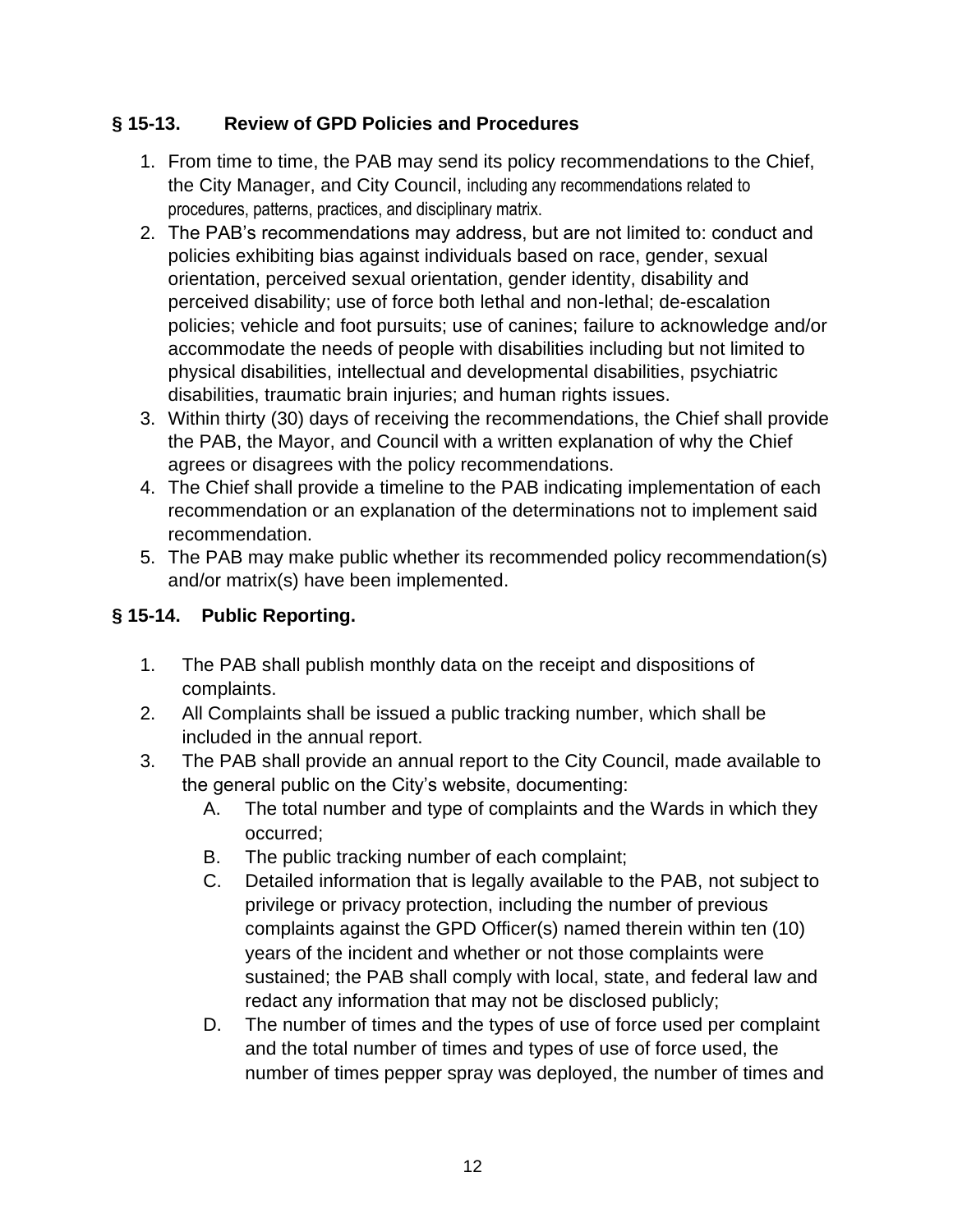types of pain compliance tactics used, the number of times and types of use where a Taser was deployed;

E. In the event that a GPD Officer uses his/her firearm, the report shall include:

> i.) the type of weapon used (firearm, brand, type); ii.) the number of shots fired; iii.) the range from which the firearm was fired; iv.) injuries sustained by the complainants or GPD Officer(s), and/or any bystanders or animals; v.) any medical care provided and what type; and vi.) whether the person or animal was killed;

- F. The number of cases where the PAB's disciplinary recommendation was enforced by the Chief and the sanctions imposed by the Chief;
- G. The number of cases where the Chief rejected the PAB's disciplinary recommendation;
- H. The number of cases reviewed by the PAB; the number of complainants contacting the PAB but not following through with the complaint; the length of time each case was pending before the PAB; and, the number of complainants who filed a notice of claim against the City while their complaint was being considered by the PAB.
- I. The PAB's recommendations related to changes in GPD patterns, practices, policies, and procedures;
- J. Whether the prior year's recommended changes have been implemented; and
- K. A summary of complainant and public survey data with an assessment of if and how GPD policies should change to accommodate concerns.

# **§ 15-15. Legal Representation.**

- 1. The City Attorney shall advise and represent the PAB as it would other City Departments and Boards in accordance with its duties under Section 7.5 of the City Charter.
- 2. If a conflict of interest arises regarding representation of the PAB by the City Attorney, it may request assignment of special counsel to advise and represent it.

## **§ 15-16. Retaliation Prohibited**

1. Retaliation by GPD Officers and employees against complainants, witnesses, PAB members, GPD Officers and employees, or any other person related to their participation or involvement with the PAB shall be prohibited. Retaliation